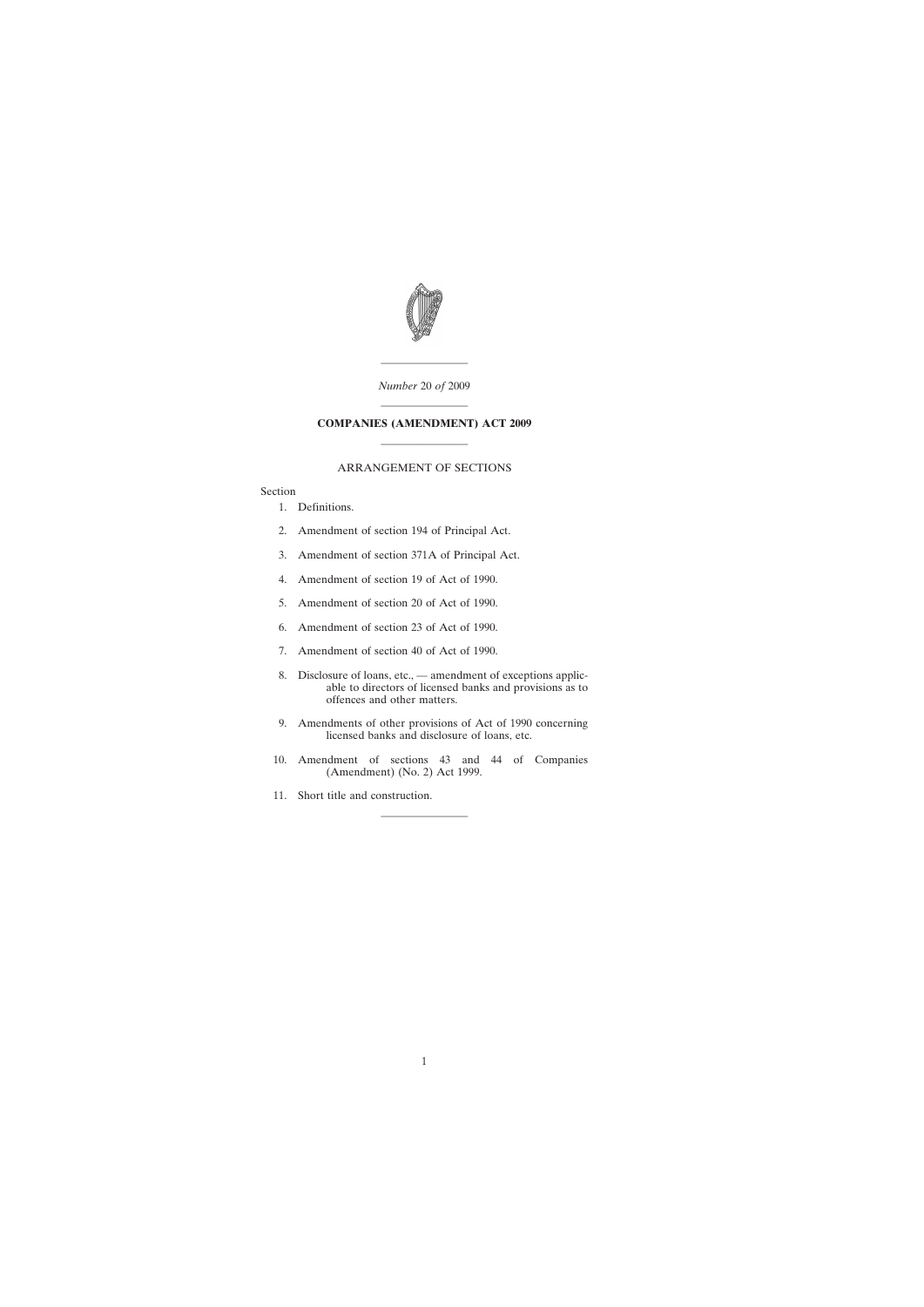### Acts Referred to

| Central Bank Acts 1942 to 1998                                                 |              |
|--------------------------------------------------------------------------------|--------------|
| Central Bank and Financial Services Authority of Ireland<br>Acts 2003 and 2004 |              |
| Companies Act 1963                                                             | 1963, No. 33 |
| Companies Act 1990                                                             | 1990, No. 33 |
| Companies (Amendment) (No. 2) Act 1999                                         | 1999, No. 30 |
| Company Law Enforcement Act 2001                                               | 2001, No. 28 |
| Companies (Auditing and Accounting) Act 2003                                   | 2003, No. 44 |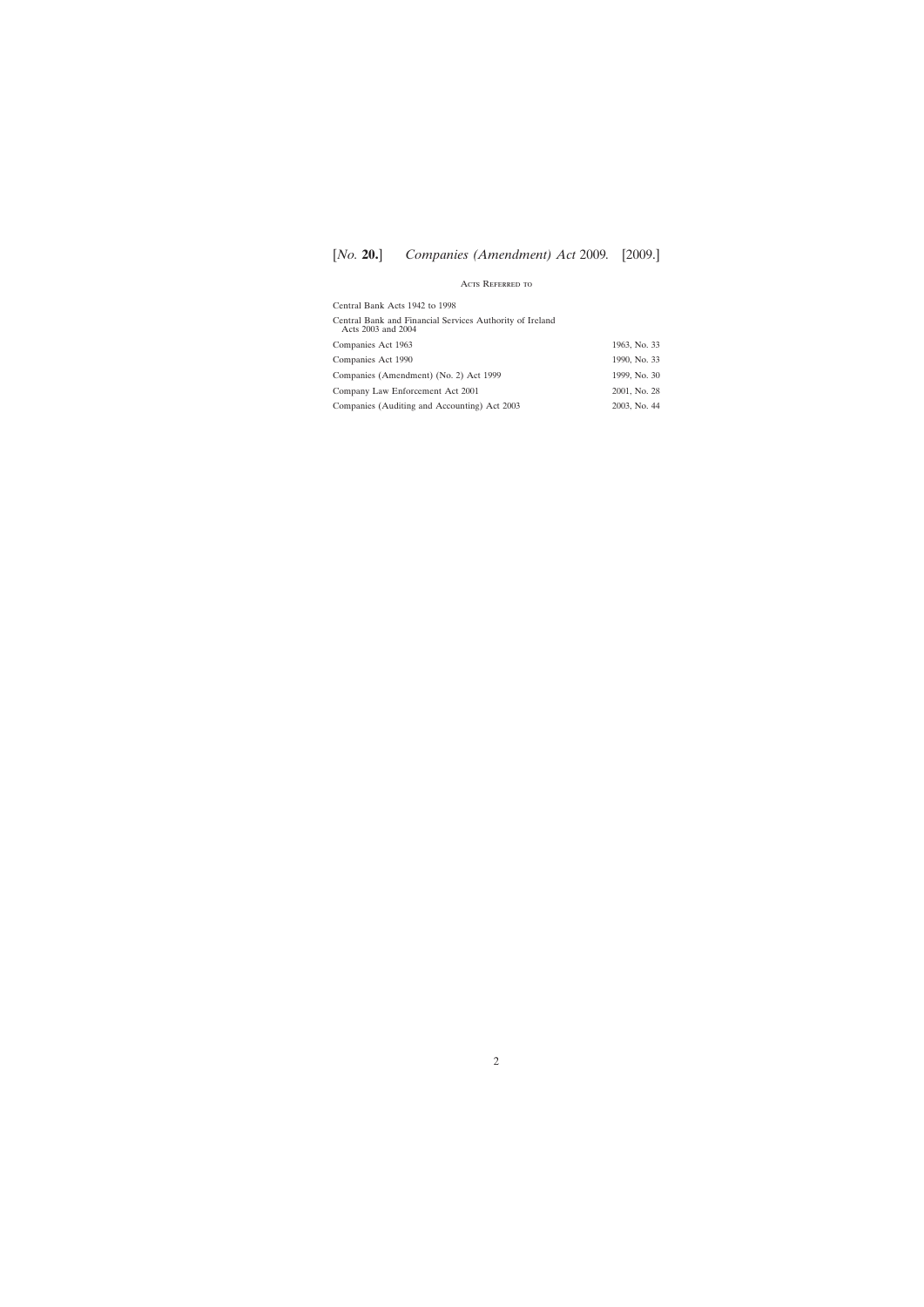<span id="page-2-0"></span>

*Number* 20 *of* 2009

————————

# ———————— **COMPANIES (AMENDMENT) ACT 2009**

————————

AN ACT TO REMOVE CERTAIN EXCEPTIONS CONTAINED IN THE COMPANIES ACTS THAT APPLY IN THE CASES OF COMPANIES HOLDING LICENCES UNDER SECTION 9 OF THE CENTRAL BANK ACT 1971 (OR<br>HOLDING COMPANIES OF SUCH COMPANIES) HOLDING COMPANIES OF SUCH COMPANIES) REGARDING DISCLOSURE OF LOANS TO DIRECTORS AND TRANSACTIONS OF AN ANALOGOUS NATURE, TO OTHERWISE AMEND THE COMPANIES ACTS IN RESPECT OF LOANS BY COMPANIES (OF WHATEVER TYPE) TO DIRECTORS OR CERTAIN RELATED PAR-TIES AND TRANSACTIONS OF AN ANALOGOUS NAT-URE AND, IN PARTICULAR, TO AMEND SECTION 40 OF THE COMPANIES ACT 1990 CONCERNING CRIMI-NAL LIABILITY IN THAT REGARD, TO CONFER ADDITIONAL POWERS ON THE DIRECTOR OF COR-PORATE ENFORCEMENT WITH RESPECT TO ACCESS TO INFORMATION IN THE POSSESSION OF COMPAN-IES, INCLUDING INFORMATION KEPT BY THEM IN CERTAIN REGISTERS OR BOOKS, OR IN THE POS-SESSION OF THIRD PARTIES, TO AMEND SECTIONS 20 AND 23 OF THE COMPANIES ACT 1990 IN RELATION TO SEARCH WARRANTS AND PROCEDURES TO BE FOLLOWED IN CASES OF CLAIMS OF LEGAL PRO-FESSIONAL PRIVILEGE, TO AMEND SECTIONS 43 AND 44 OF THE COMPANIES (AMENDMENT) (NO. 2) ACT 1999 AND TO PROVIDE FOR RELATED MATTERS.

[12*th July*, 2009]

#### BE IT ENACTED BY THE OIREACHTAS AS FOLLOWS:

**1**.—In this Act—

Definitions.

"Act of 1990" means the Companies Act 1990;

"Act of 2001" means the Company Law Enforcement Act 2001;

"Act of 2003" means the Companies (Auditing and Accounting) Act 2003;

"Principal Act" means the Companies Act 1963.

**2**.—Section 194 (as amended by the Act of 2003) of the Principal Amendment of Act is amended section 194 of Principal Act.

3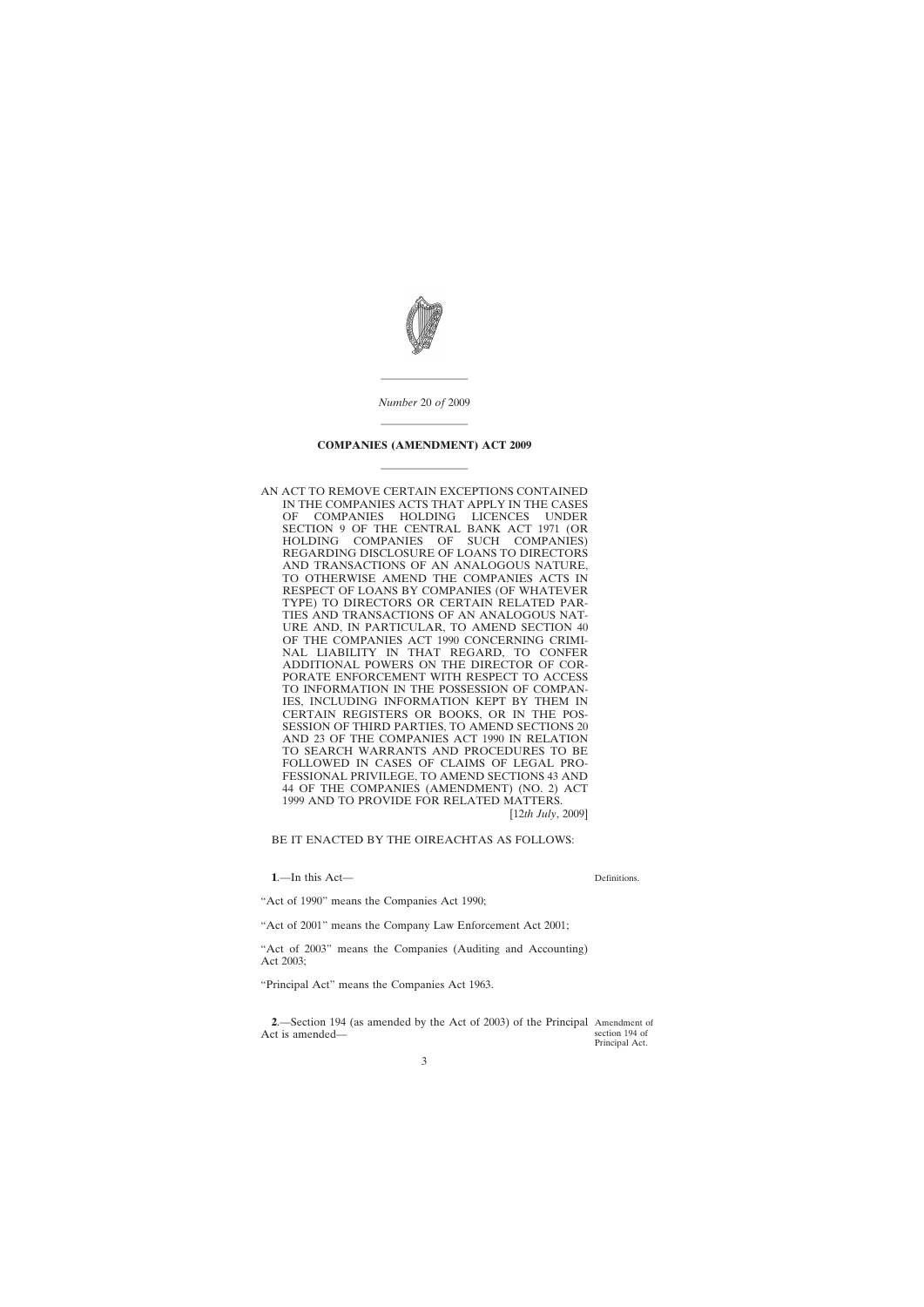- <span id="page-3-0"></span>(*a*) in subsection  $(5)(b)$ , by substituting "fails to comply with this subsection or subsection  $(5A)$ " for "fails to comply with this subsection"; and
- (*b*) by inserting the following subsection after subsection (5):

"(5A) A company shall, if required by the Director, produce to the Director for inspection the book kept by it in accordance with subsection  $(5)(a)$  and shall give the Director such facilities for inspecting and taking copies of the contents of the book as the Director may require.".

Amendment of section 371A of Principal Act.

**3**.—Section 371A (inserted by the Act of 2001) of the Principal Act is amended, in subsection (1), by substituting "section  $19(3)(c)$ " for "section 19(3)(*b*)".

Amendment of section 19 of Act of is amended— 1990. **4**.—(1) Section 19 (inserted by the Act of 2001) of the Act of 1990

> (*a*) by substituting the following subsections for subsection (3):

"(3) Where by virtue of subsection  $(1)$  the Director has power to require the production of any books or documents from any body, the Director shall have power to require the production of—

- (*a*) those books or documents from any person who appears to the Director to be in possession of them,
- (*b*) copies of any books or documents of the body from any person who appears to the Director to be in possession of them, and
- (*c*) subject to subsection (4), other books or documents (whether the originals of them or otherwise) which may relate to any books or documents of the body from any person who appears to the Director to be in possession of such other books or documents,

but where any such person claims a lien on books or documents produced by him, the production shall be without prejudice to the lien.

(3A) Any requirement under subsection (3) shall be made by the giving by the Director of a direction to the person of whom the requirement is being made that specifies—

- (*a*) the books or documents to be produced by the person, and
- (*b*) the time and place at which they are to be produced.";
- (*b*) in subsection (4), by substituting "subsection (3)(*c*)" for "subsection  $(3)(b)$ " in each place where it occurs; and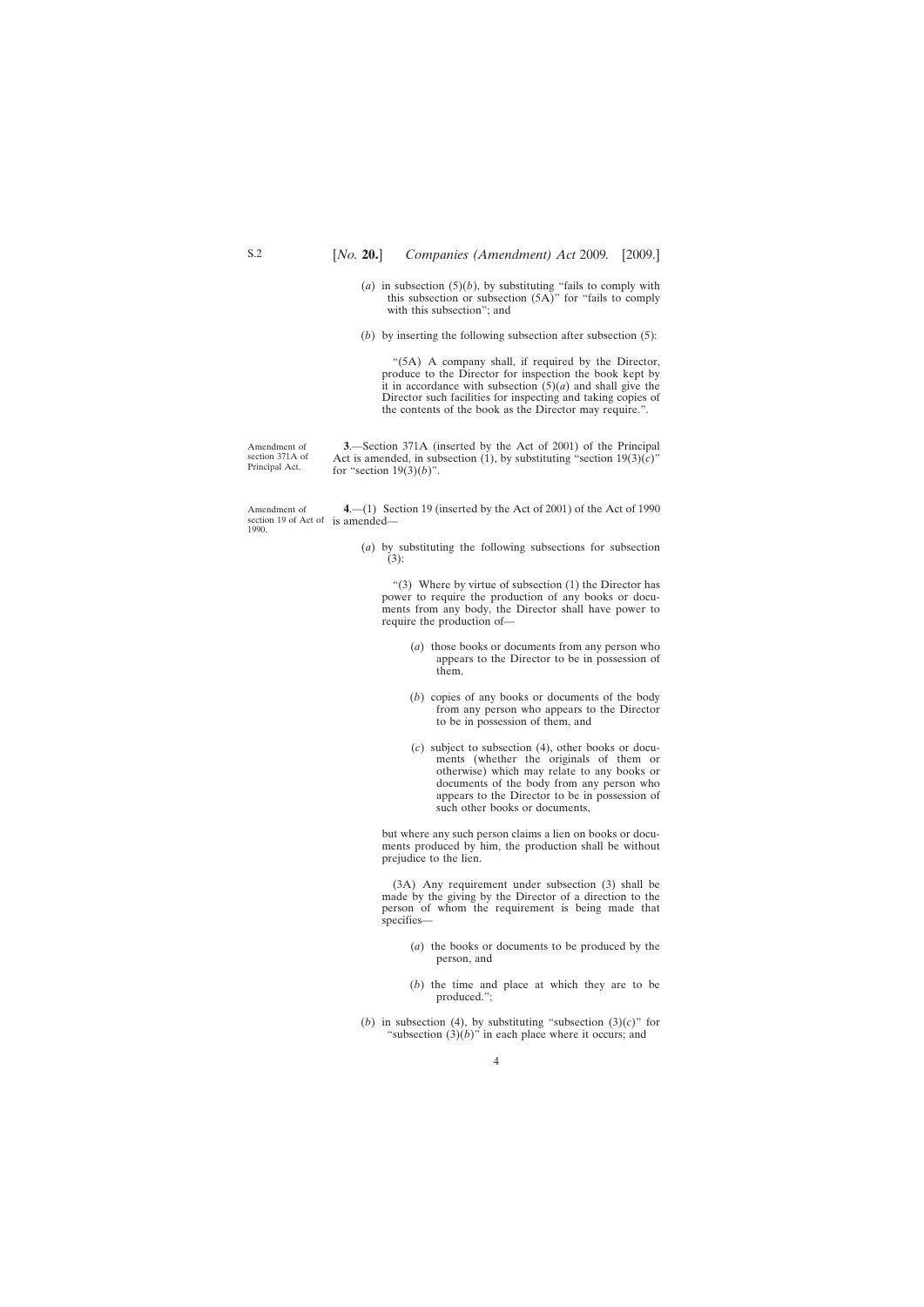<span id="page-4-0"></span>(*c*) in subsection (9), by substituting "a direction under subsection (1) or (3A)" for "a direction under subsection  $(1)$ ".

(2) Nothing in *subsection (1)* shall be construed to mean that, but for the amendment effected by it, a direction given by the Director of Corporate Enforcement, before the passing of this Act, under section  $19(3)$  of the Act of 1990 was limited in any way as to its effect or extent of operation or that any books or documents produced on foot of it to the Director of Corporate Enforcement were not lawfully produced to him.

**5**.—Section 20 of the Act of 1990 is amended—

- (*a*) in subsection (2), by substituting "at any time or times within the period of validity of the warrant" for "at any time or times within 1 month from the date of issue of the warrant";
- (*b*) by inserting the following subsections after subsection (2):

"(2A) Without prejudice to subsection (2B), where—

- (*a*) the officer finds anything at, or in the custody or possession of any person found on, the premises named in the warrant that the officer has reasonable grounds for believing may be or may contain material information, and
- (*b*) it is not reasonably practicable for a determination to be made on the premises—
	- (i) whether what he has found is something that he is entitled to seize under the warrant (whether as mentioned in subsection  $(2)(d)$  or subsection  $(2B)$ ), or
	- (ii) the extent to which what he has found contains something that he is entitled to seize under the warrant in either of those cases,

the officer's powers of seizure under the warrant shall include power to seize so much of what he has found as it is necessary to remove from the premises to enable that to be determined (in subsections (2D) to (2G) referred to as an 'extended power of seizure').

- (2B) Where—
	- (*a*) the officer finds anything at, or in the custody or possession of any person found on, the premises named in the warrant being a book, document or other thing constituting material information ('seizable information') which he would be entitled to seize but for its being comprised in something else that he has (apart from this subsection) no power to seize, and
	- (*b*) it is not reasonably practicable for the seizable information to be separated, on those premises, from that in which it is comprised,

5

Amendment of section 20 of Act of 1990.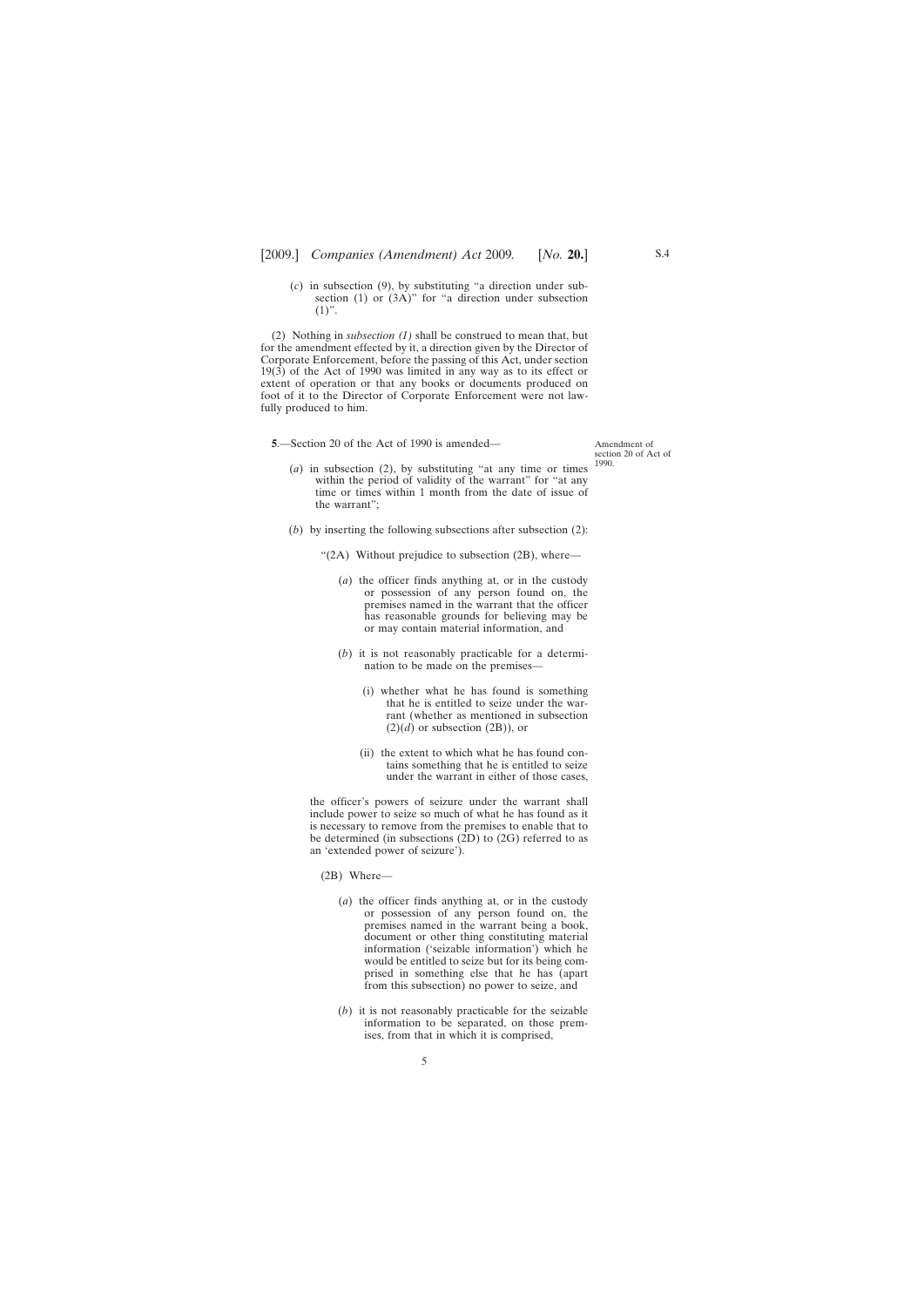the officer's powers of seizure shall include power to seize both the seizable information and that from which it is not reasonably practicable to separate it (in subsections (2D) to (2G) also referred to as an 'extended power of seizure').

(2C) Where, for the purposes of subsection (2A) or (2B), an issue arises as to either of the following matters, namely—

- (*a*) whether or not it is reasonably practicable on particular premises for something to be determined, or
- (*b*) whether or not it is reasonably practicable on particular premises for something to be separated from something else,

the issue shall be decided by reference solely to the following matters:

- (i) how long it would take to carry out the determination or separation on those premises;
- (ii) the number of persons that would be required to carry out that determination or separation on those premises within a reasonable period;
- (iii) whether the determination or separation would (or would if carried out on those premises) involve damage to property;
- (iv) the apparatus or equipment that it would be necessary or appropriate to use for the carrying out of the determination or separation;
- (v) the costs of carrying out the determination or separation on those premises as against the costs of carrying out the determination or separation in another place (being a place in which the Director can show it would be appropriate to do the thing concerned and in which the Director intends to arrange, or does arrange, for the thing to be done), and
- (vi) in the case of separation, whether the separation—
	- (I) would be likely, or
	- (II) if carried out by the only means that are reasonably practicable on those premises, would be likely,

to prejudice the use of some or all of the separated seizable information for a purpose for which something seized under the warrant is capable of being used.

(2D) Save where the officer is of opinion that compliance with this subsection could result in the concealment, falsification, destruction or the disposal otherwise of material information, an extended power of seizure shall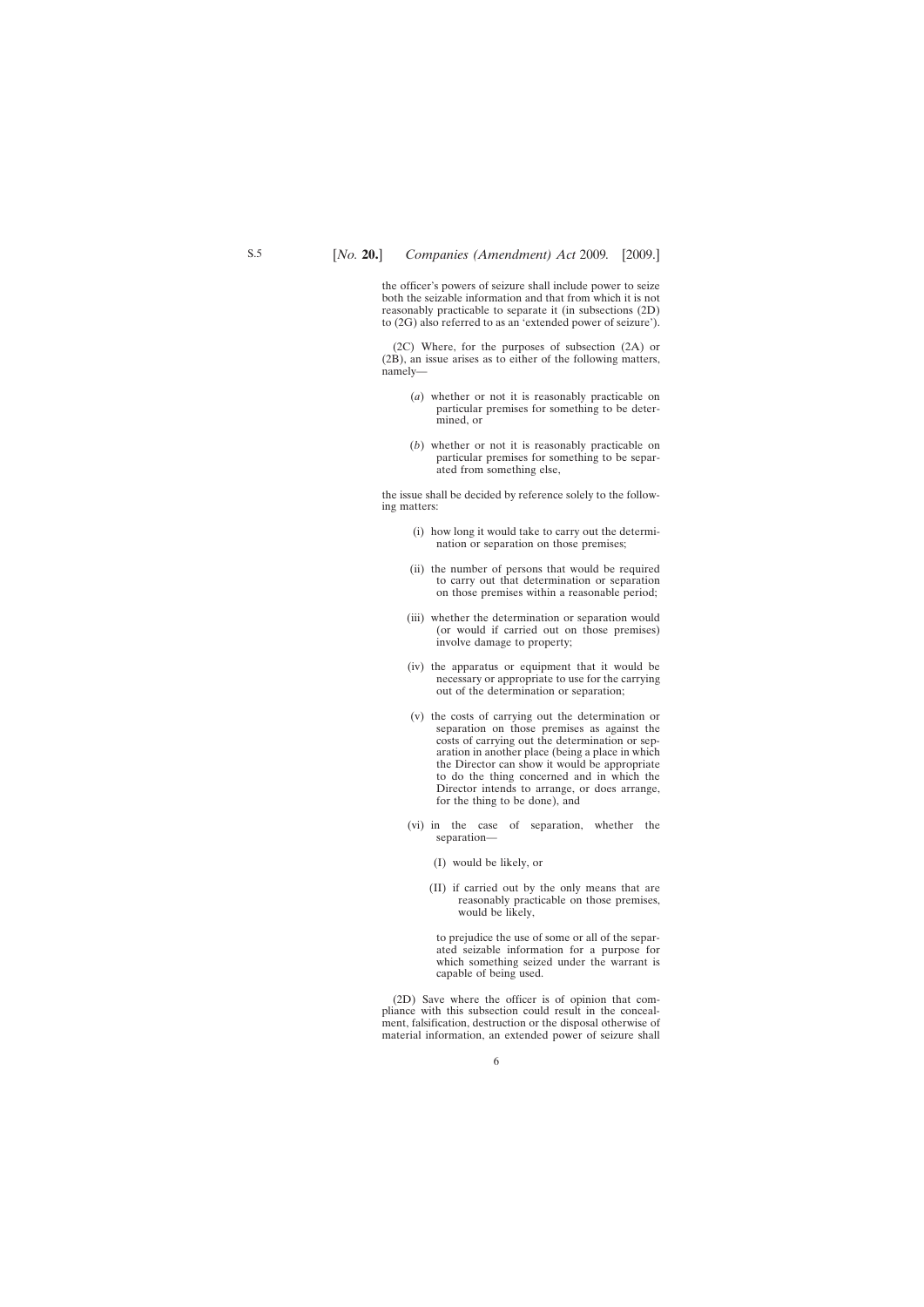not be exercised unless the officer has first made the following arrangements in relation to the thing or things, the subject of the proposed exercise of that power, namely reasonable arrangements—

- (*a*) providing for the appropriate storage of that thing or those things,
- (*b*) allowing reasonable access, from time to time, to that thing or those things by the owner, lawful custodian or possessor thereof (including, in the case of documents or information in nonlegible form, by the making of copies or the transmission of matter by electronic means), and
- (*c*) providing for confidentiality to be maintained as regards any confidential matter comprised in that thing or those things,

being arrangements to apply pending the making of the foregoing determination or the carrying out of the foregoing separation and the consequent return of anything to the owner, lawful custodian or possessor that is not material information; in deciding what the terms of those arrangements shall be, the officer shall have regard to any representations reasonably made on the matter by the owner, lawful custodian or possessor of the thing or things and endeavour, where practicable, to secure the agreement of that person to those terms.

- (2E) Where—
	- (*a*) by reason of the officer being of the opinion referred to in subsection (2D), the arrangements referred to in paragraphs (*a*) to (*c*) of that subsection are not made in relation to the thing or things the subject of the proposed exercise of the extended power of seizure, or
	- (*b*) circumstances arise subsequent to the exercise of the extended power of seizure that make it appropriate to vary the arrangements made under that subsection,

the officer shall, as the case may be—

- (i) make, as soon as practicable after the exercise of that power of seizure, the arrangements referred to in subsection  $(2D)(a)$  to  $(c)$  in relation to the thing or things concerned, or
- (ii) vary the arrangements made under that subsection in a manner he considers appropriate,

and, in deciding what shall be the terms of those arrangements or that variation, the officer shall have regard to any representations on the matter reasonably made by the owner, lawful custodian or possessor of the thing or things concerned and endeavour, where practicable, to secure the agreement of that person to those terms.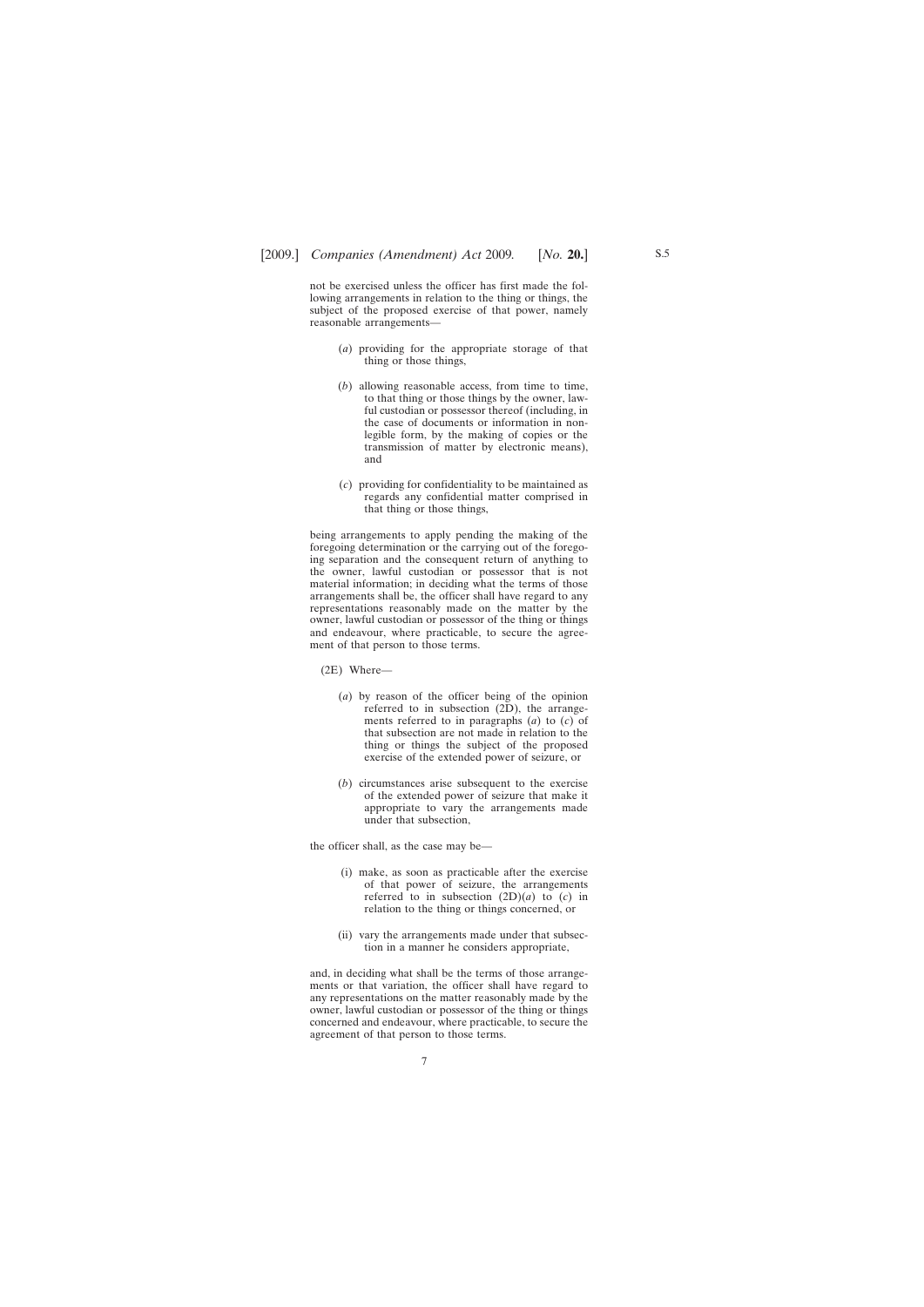(2F) Where an extended power of seizure is exercised, it shall be the duty of the officer—

- (*a*) to carry out the determination or separation concerned as soon as practicable, and, in any event, subject to subsection (2G), within the prescribed period, after its exercise, and
- (*b*) as respects anything seized in exercise of the power found not to be material information or, as the case may be, anything separated from another thing in the exercise of the power that is not material information, to return, as soon as practicable, and, in any event, subject to subsection (2G), within the prescribed period, after that finding or separation, the thing to its owner or the person appearing to the officer to be lawfully entitled to the custody or possession of it.

(2G) On application to the court by the Director or any person affected by the exercise of an extended power of seizure, the court may, if it thinks fit and having had regard, in particular, to any submissions made on behalf of the Director with regard to the progress of any investigation being carried on by the Director for the purpose of which the powers under this section had been exercised, give one or more of the following:

- (*a*) a direction that the doing of an act referred to in subsection  $(2F)(a)$  or  $(b)$  shall be done within such lesser or greater period of time than that specified in that provision as the court determines,
- (*b*) a direction with respect to the making, variation or operation of arrangements referred to in subsection  $(2D)(a)$  to  $(c)$  in relation to a thing concerned or a direction that such arrangements as the court provides for in the direction shall have effect in place of any such arrangements that have been or were proposed to be made,
- (*c*) a direction of any other kind that the court considers it just to give for the purpose of further securing the rights of any person affected by the exercise of an extended power of seizure, including, if the exceptional circumstances of the case warrant doing so, a direction that a thing seized be returned to its owner or the person appearing to the court to be lawfully entitled to the custody or possession of it, notwithstanding that the determination or separation concerned has not occurred,

and any such direction may—

- (i) relate to some or all of the things the subject of the exercise of the extended power of seizure,
- (ii) be expressed to operate subject to such terms and conditions as the court specifies, including,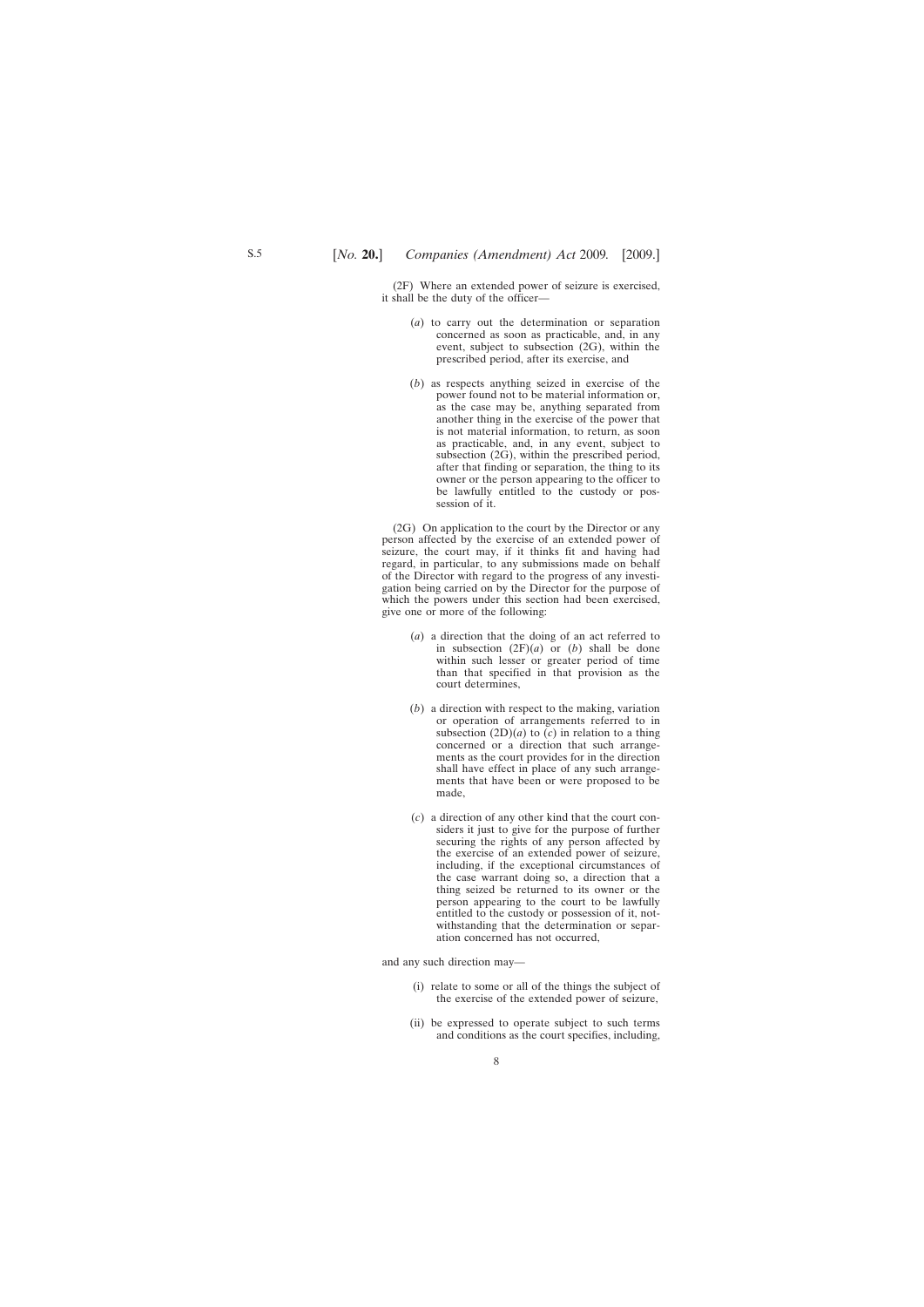in the case of a direction under paragraph (*c*), a condition that an officer of the Director be permitted, during a specified subsequent period, to re-take and retain possession of the thing returned for the purpose of carrying out the determination or separation concerned (and, retain after the expiry of that period, that which is found to be material information or is material information).

(2H) An application under subsection (2G) shall be by motion and may, if the court directs, be heard otherwise than in public.

- (2I) In subsection (2F) 'prescribed period' means—
	- (*a*) in the case of paragraph (*a*) of it—
		- (i) unless subparagraph (ii) applies, 3 months, or
		- (ii) such other period as the Minister prescribes in consequence of a review that may, from time to time, be carried out by or on behalf of the Minister of the operation and implementation of the amendments effected by *section 5* of the *Companies (Amendment) Act 2009*,
	- (*b*) in the case of paragraph (*b*) of it—
		- (i) unless subparagraph (ii) applies, 7 days, or
		- (ii) such other period as the Minister prescribes in consequence of such a review that may, from time to time, be carried out by or on behalf of the Minister,

but no regulations made to prescribe such a period shall be read as operating to affect any direction given by the court under subsection  $(2G)(a)$  in force on the commencement of those regulations.

(2J) The Minister may make regulations providing for such supplementary, consequential and incidental matters to or in respect of subsections (2A) to (2F) as he considers necessary or expedient.";

and

(*c*) by adding the following subsections after subsection (7):

"(8) The period of validity of a warrant shall be 1 month from its date of issue but that period of validity may be extended in accordance with subsections (9) and (10).

(9) The officer may, during the period of validity of a warrant (including such period as previously extended under subsection (10)), apply to a judge of the District Court for an order extending the period of validity of the warrant and such an application shall be grounded upon information on oath laid by the officer stating, by reference to the purpose or purposes for which the warrant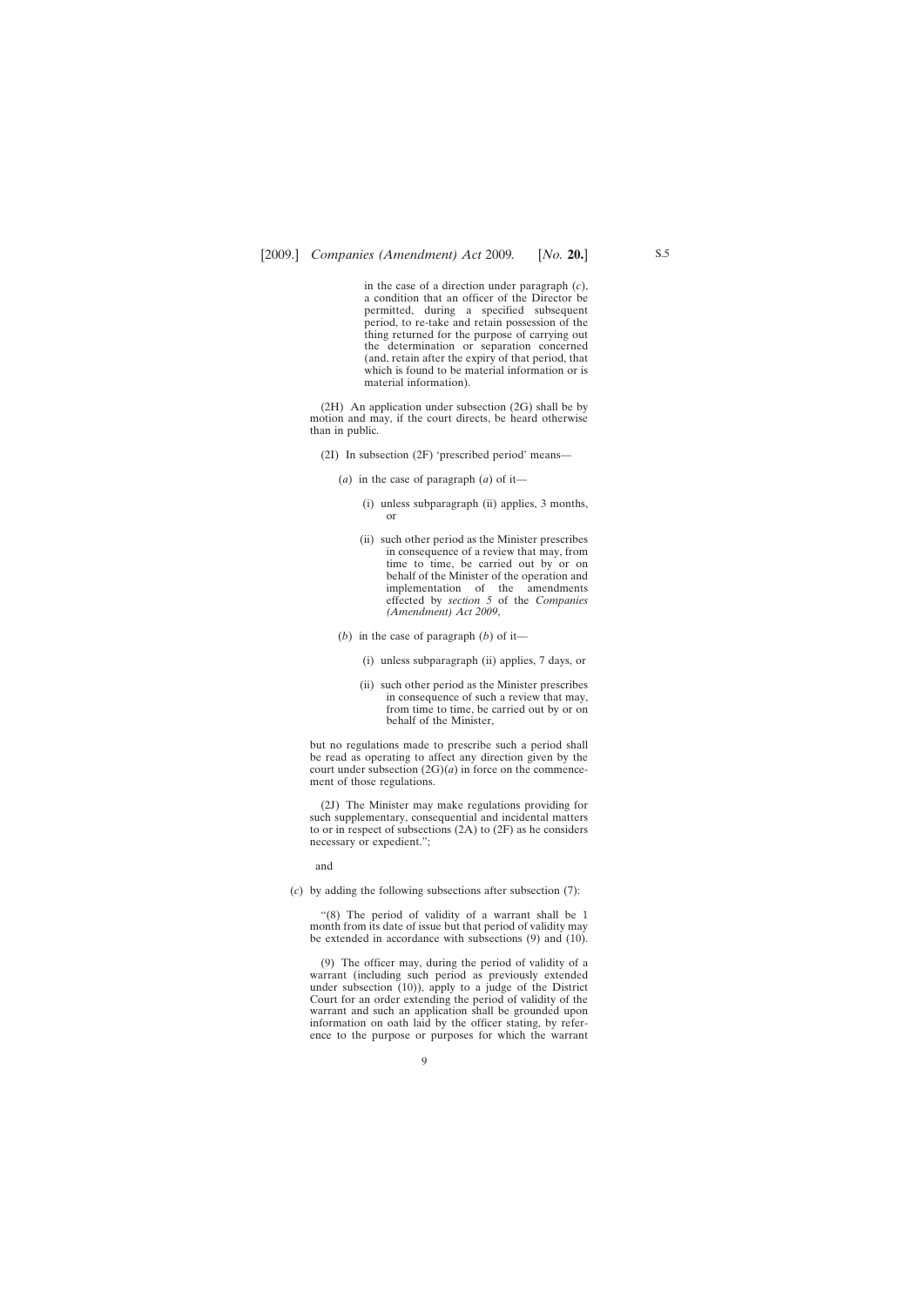<span id="page-9-0"></span>was issued, the reasons why he considers the extension to be necessary.

(10) If the judge of the District Court is satisfied that there are reasonable grounds for believing, having regard to that information so laid, that further time is needed so that the purpose or purposes for which the warrant was issued can be fulfilled, the judge may make an order extending the period of validity of the warrant by such period as, in the opinion of the judge, is appropriate and just; where such an order is made, the judge shall cause the warrant to be suitably endorsed to indicate its extended period of validity.

(11) Nothing in the preceding subsections prevents a judge of the District Court from issuing, on foot of a fresh application made under subsection (1), a further search warrant under this section in relation to the same premises.".

Amendment of section 23 of Act of following subsections for subsection (1): 1990. **6**.—Section 23 of the Act of 1990 is amended by substituting the

"(1) In this section—

'computer' has the same meaning as it has in section 20;

'information' means information contained in a document, a computer or otherwise;

'privileged legal material' means information which, in the opinion of the court, a person is entitled to refuse to produce on the grounds of legal professional privilege.

(1A) Subject to subsection (1B), nothing in this Part shall compel the disclosure by any person of privileged legal material or authorise the taking of privileged legal material.

(1B) The disclosure of information may be compelled, or possession of it taken, pursuant to the powers in this Part, notwithstanding that it is apprehended that the information is privileged legal material provided the compelling of its disclosure or the taking of its possession is done by means whereby the confidentiality of the information can be maintained (as against the person compelling such disclosure or taking such possession) pending the determination by the court of the issue as to whether the information is privileged legal material.

(1C) Without prejudice to subsection (1D), where, in the circumstances referred to in subsection (1B), information has been disclosed or taken possession of pursuant to the powers in this Part, the person—

- (*a*) to whom such information has been so disclosed, or
- (*b*) who has taken possession of it,

shall (unless the person has, within the period subsequently mentioned in this subsection, been served with notice of an application under subsection (1D) in relation to the matter concerned) apply to the court for a determination as to whether the information is privileged legal material and an application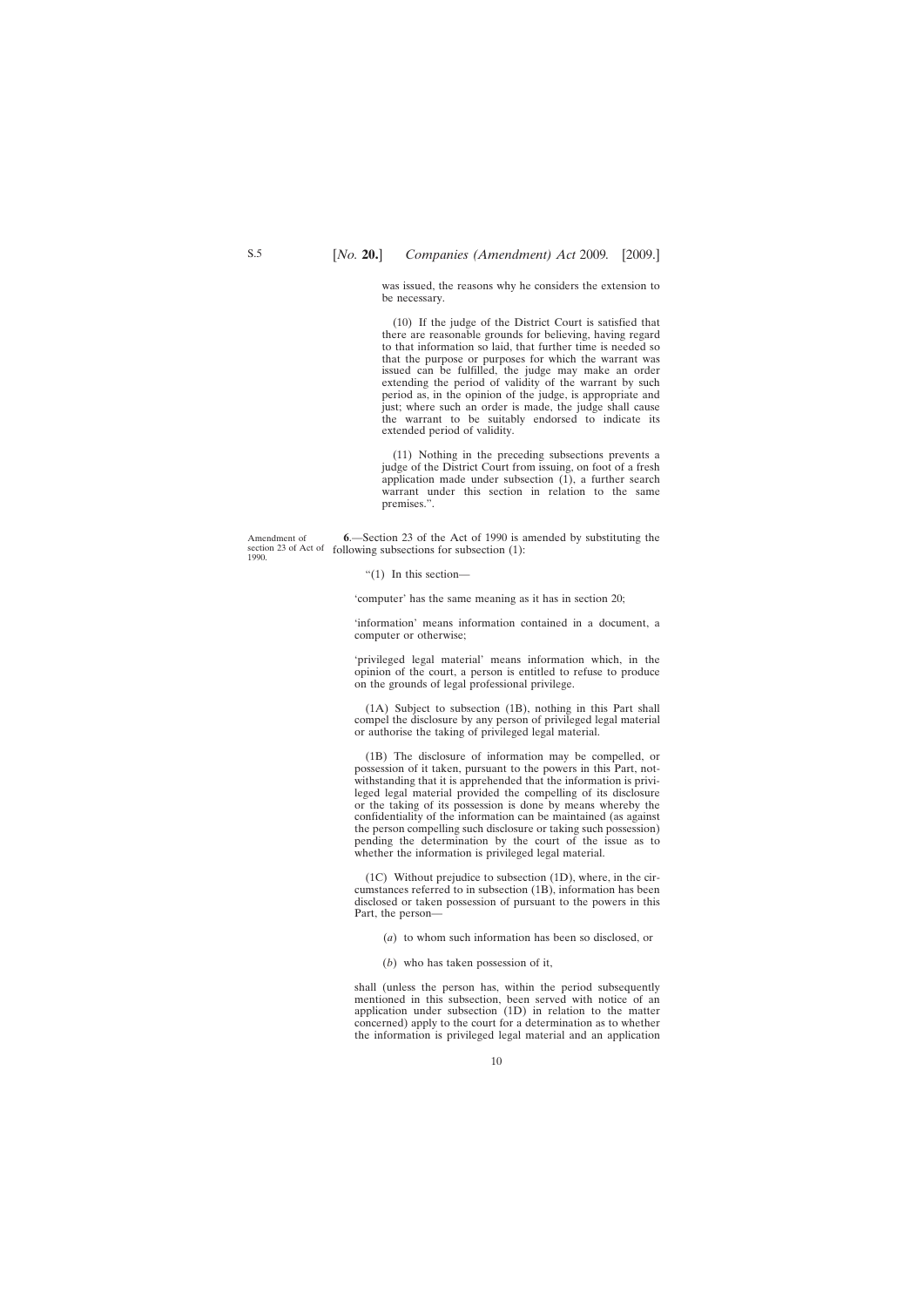<span id="page-10-0"></span>under this subsection shall be made within 7 days after the disclosure or the taking of possession.

(1D) A person who, in the circumstances referred to in subsection (1B), is compelled to disclose information, or from whose possession information is taken, pursuant to the powers in this Part, may apply to the court for a determination as to whether the information is privileged legal material.

(1E) Pending the making of a final determination of an application under subsection (1C) or (1D), the court may give such interim or interlocutory directions as the court considers appropriate including, without prejudice to the generality of the foregoing, directions as to—

- (*a*) the preservation of the information, in whole or in part, in a safe and secure place in any manner specified by the court,
- (*b*) the appointment of a person with suitable legal qualifications possessing the level of experience, and the independence from any interest falling to be determined between the parties concerned, that the court considers to be appropriate for the purpose of—
	- (i) examining the information, and
	- (ii) preparing a report for the court with a view to assisting or facilitating the court in the making by the court of its determination as to whether the information is privileged legal material.

(1F) An application under subsection (1C), (1D) or (1E) shall be by motion and may, if the court directs, be heard otherwise than in public.".

**7.**—The following section is substituted for section 40 of the Act Amendment of of 1990:

section 40 of Act of 1990.

Disclosure of loans, etc., — amendment of exceptions applicable to directors of licensed banks and

matters.

| "Criminal<br>penalties for<br>breach of<br>section 31. | 40.—If a company enters into a transaction or     |
|--------------------------------------------------------|---------------------------------------------------|
|                                                        | arrangement that contravenes section 31, every    |
|                                                        | officer of the company who is in default shall be |
|                                                        | guilty of an offence.".                           |

**8**.—(1) Section 41 of the Act of 1990 is amended—

(*a*) by substituting the following subsection for subsection (6):

" $(6)$  Subsections  $(1)$  and  $(2)$  do not apply for the purposes of any accounts prepared by any company which is provisions as to a licensed bank, or the holding company of a licensed offences and other bank, in relation to—

- (*a*) a transaction or arrangement of a kind described in section 31 entered into for a person who at any time during the relevant period was connected with a director of that company or that holding company; or
- (*b*) an agreement to enter into such a transaction or arrangement for a person so connected,

S.6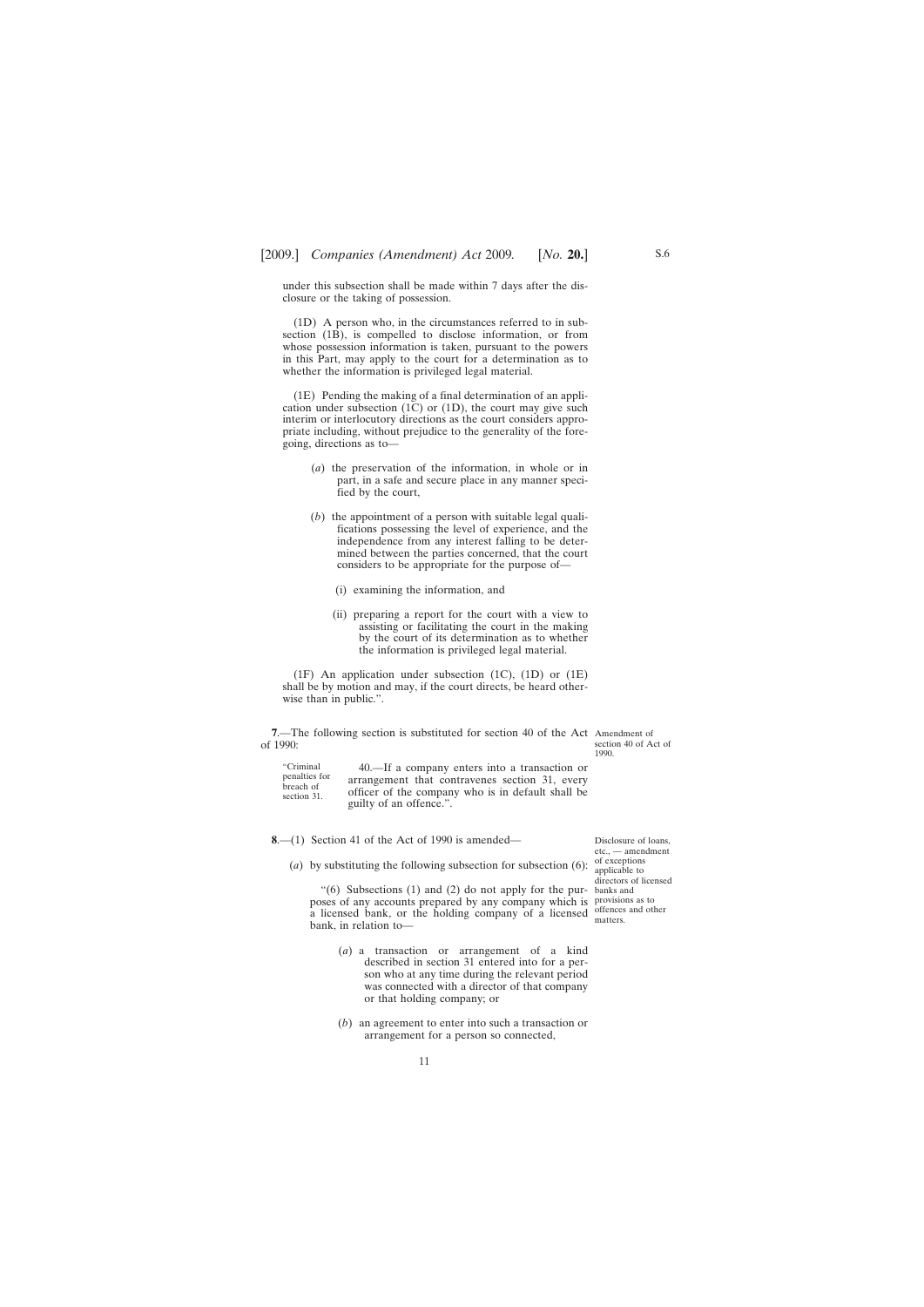to which the licensed bank is a party.";

and

(*b*) by adding the following subsections after subsection (9):

"(10) Nothing in this section or sections 42 to 45 prejudices the operation of any—

- (*a*) rule or other instrument; or
- (*b*) direction or requirement,

made, issued, granted or otherwise created under the Central Bank Acts 1942 to 1998, the Central Bank and Financial Services Authority of Ireland Acts 2003 and 2004 or any other enactment requiring a licensed bank, or a holding company of a licensed bank, to disclose particulars, whether in accounts prepared by it or otherwise, of transactions, arrangements or agreements (whether of the kind described in section 31 or not) entered into by the licensed bank.

(11) Where a company makes default in complying with this section, the company and every person who at the time of that default is a director of the company shall be guilty of an offence.

(12) It shall be a defence in proceedings for an offence under subsection (11) for the defendant to prove that he took all reasonable steps for securing compliance with the requirements of this section.".

(2) Section 43 of the Act of 1990 is amended by substituting the following subsections for subsections (5) and (6):

"(5) The following, namely—

- (*a*) the group accounts of a company which is, or is the holding company of, a licensed bank prepared in accordance with the requirements of section 150 of the Principal Act; and
- (*b*) the accounts of any other company which is a licensed bank prepared in accordance with the requirements of section 148 of the Principal Act,

in respect of the relevant period shall contain a statement in relation to transactions, arrangements and agreements made by—

- (i) the company preparing the accounts, if it is a licensed bank; and
- (ii) in the case of a holding company, by any of its subsidiaries which is a licensed bank,

for persons who at any time during the relevant period were connected with a director of the company of—

(I) the aggregate amounts outstanding at the end of the relevant period under transactions, arrangements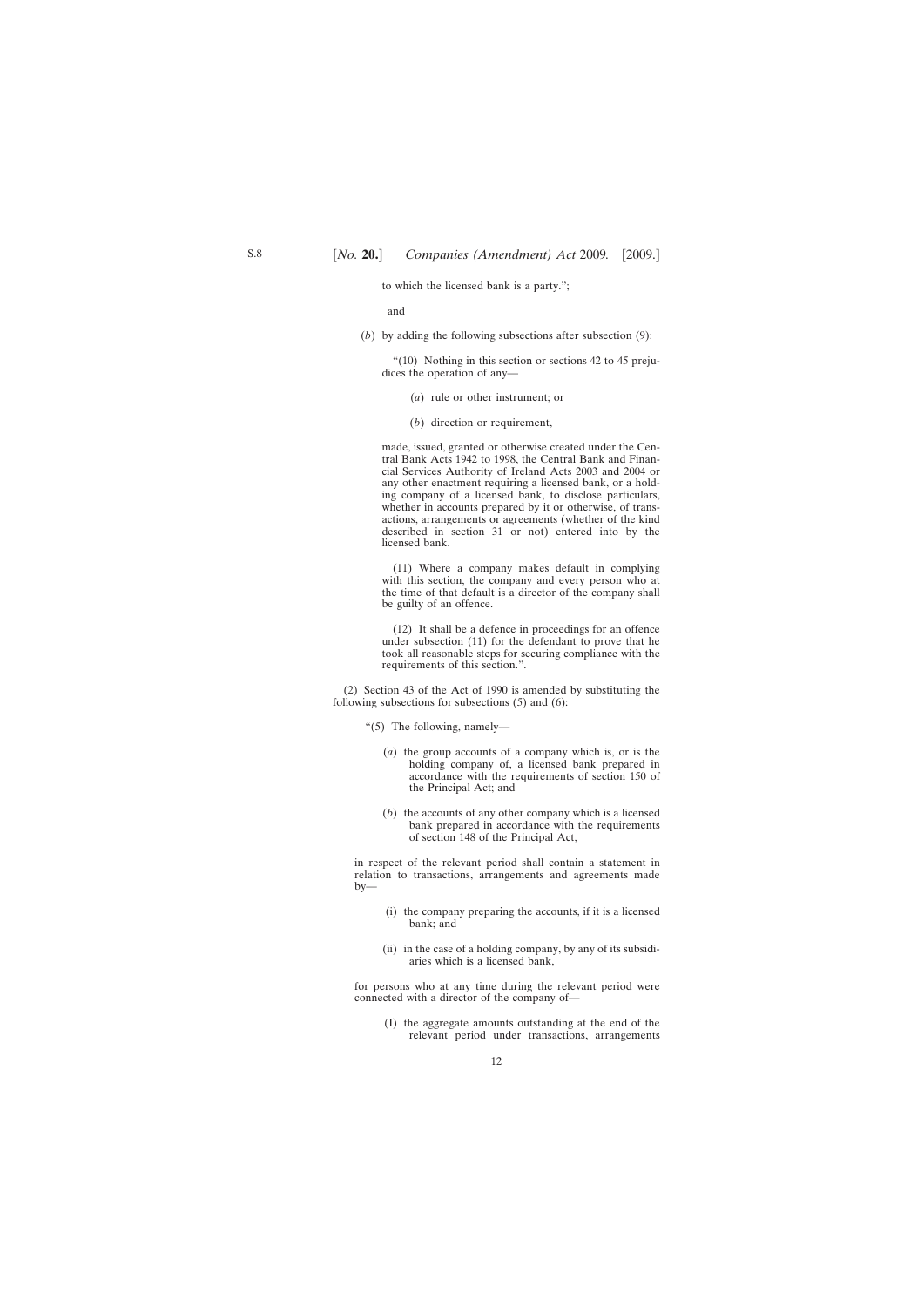and agreements coming within any paragraph of subsection (1) (which transactions, arrangements and agreements, coming within any particular such paragraph, are referred to subsequently in this section as 'relevant transactions, arrangements and agreements');

- (II) the aggregate maximum amounts outstanding during the relevant period under relevant transactions, arrangements and agreements made for persons so connected;
- (III) the number of persons so connected for whom relevant transactions, arrangements and agreements that subsisted at the end of the relevant period were made; and
- (IV) the maximum number of persons so connected for whom relevant transactions, arrangements and agreements that subsisted at any time during the relevant period were made.

(6) A transaction, arrangement or agreement to which subsection (5) applies need not be included in the statement referred to in that subsection if—

- (*a*) it is entered into by the company concerned in the ordinary course of its business, and
- (*b*) its value is not greater, and its terms no more favourable, in respect of the person for whom it is made, than that or those which—
	- (i) the company ordinarily offers, or
	- (ii) it is reasonable to expect the company to have offered,

to or in respect of a person of the same financial standing but unconnected with the company.

(6A) In reckoning the aggregate maximum amounts or the maximum number of persons referred to in subsection  $(5)(II)$ or (IV), as appropriate, there shall not be counted, as the case may be—

- (*a*) relevant transactions, arrangements and agreements made by the company, or a subsidiary of it, referred to in subsection (5) and which is a licensed bank for any person connected as mentioned in that subsection if the aggregate maximum amount outstanding during the relevant period under relevant transactions, arrangements and agreements made for that person does not exceed  $\epsilon$ 3,174.35; or
- (*b*) a person so connected for whom the aggregate maximum amount outstanding as mentioned in paragraph (*a*) does not exceed the amount there mentioned.".
- (3) Section 43 of the Act of 1990 is further amended—

13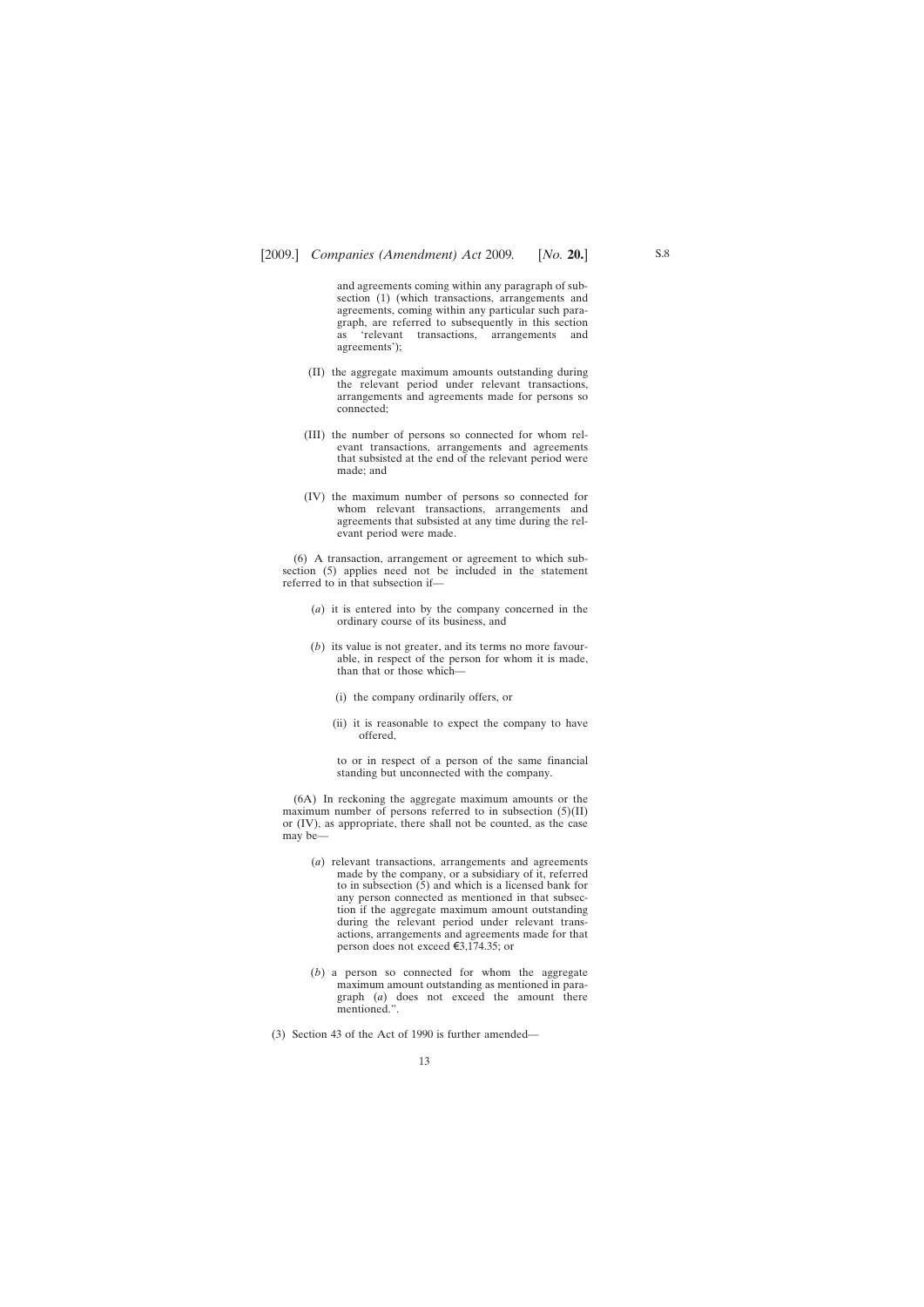- <span id="page-13-0"></span>(*a*) in subsection (7), by substituting "subsection (2) or  $(5)$ " for "subsection  $(2)$ ,  $(5)$  or  $(6)$ ";
- (*b*) in subsection (8), by substituting "subsections (2) and (5)" for "subsections  $(2)$ ,  $(5)$  and  $(6)$ ";
- (*c*) by deleting subsection (9); and
- (*d*) by adding the following subsections after subsection (10):

"(11) Where a company makes default in complying with this section, the company and every person who at the time of that default is a director of the company shall be guilty of an offence.

(12) It shall be a defence in proceedings for an offence under subsection (11) for the defendant to prove that he took all reasonable steps for securing compliance with the requirements of this section.".

- **9**.—Section 44 of the Act of 1990 is amended—
	- (*a*) in subsection (1), by substituting "are required by subsection (1) or (2) of section 41 or would, but for section 41(6), be required by subsection (1) or (2) of that section" for "would, but for section 41(6), be required by subsection  $(1)$  or  $(2)$  of that section";
	- (*b*) by inserting the following subsections after subsection (4):

"(4A) Subsection (3) shall not require the inclusion in the statement of particulars of any transaction, arrangement or agreement if, by reason of—

- (*a*) the company's not taking advantage of section 41(6); or
- (*b*) the company's being required by a rule, instrument, direction or requirement referred to in section 41(10) to disclose such information in the following manner,

the company has included in the group accounts or accounts referred to in section  $41(1)$  or  $(2)$ , as the case may be, for the last complete financial year mentioned in subsection (3) particulars of the transaction, arrangement or agreement which, but for either of those reasons, it would not have disclosed in those accounts by virtue of section  $41(6)$ .

(4B) Where subsection (1) falls to be applied to a company which is the holding company of a licensed bank, each of the references in subsection (2) to the company, other than the first such reference, shall be deemed to be a reference to the licensed bank.

(4C) A company shall, if required by the Director, produce to the Director for inspection the register kept by it in accordance with subsection (1) and shall give the Director such facilities for inspecting and taking copies of the contents of the register as the Director may require.";

Amendments of other provisions of Act of 1990 concerning licensed banks and disclosure of loans, etc.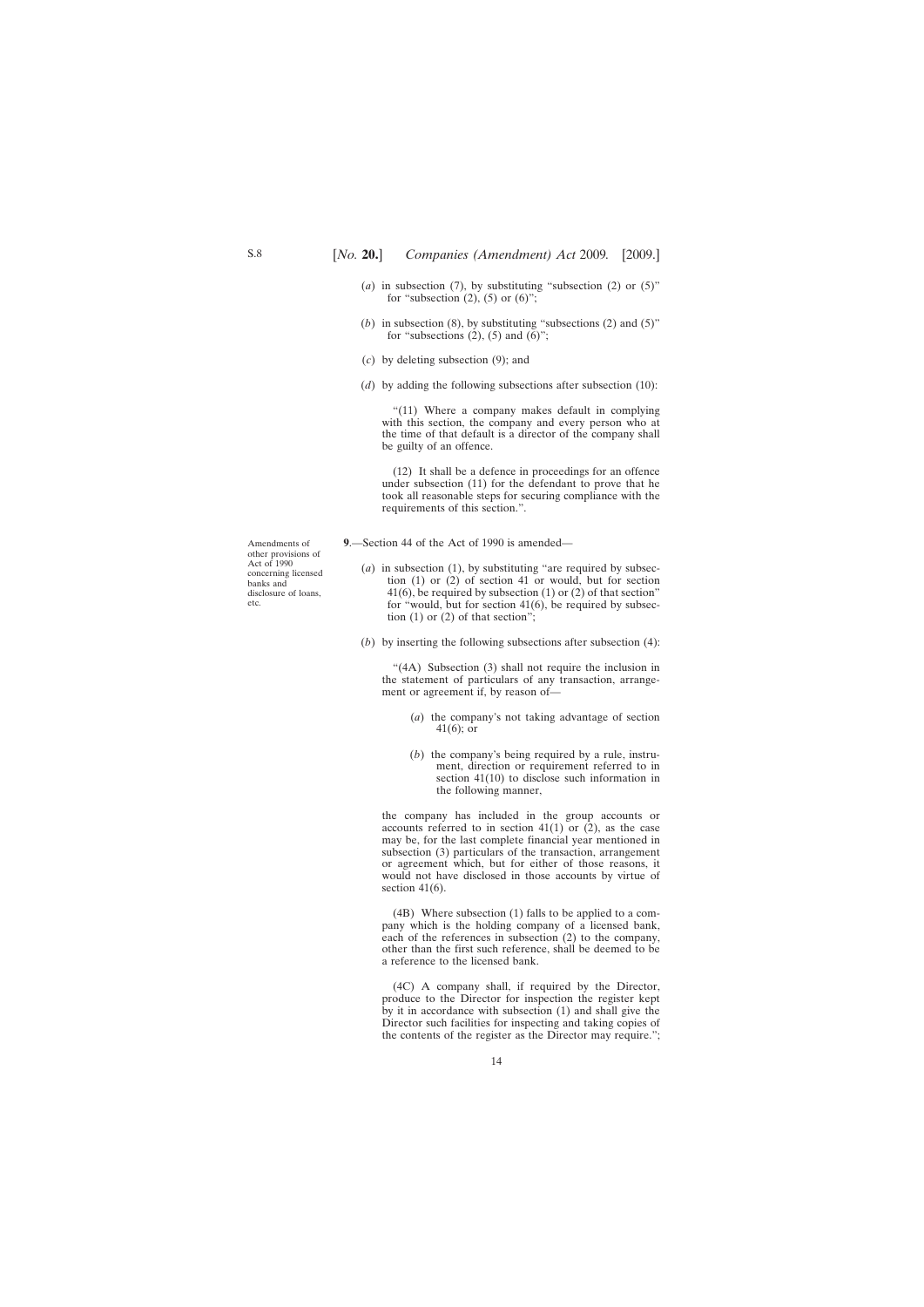- <span id="page-14-0"></span>(*c*) in subsection (8), by substituting "subsection (1), (3) or  $(4C)$ " for "subsection  $(1)$  or  $(3)$ "; and
- (*d*) by substituting the following subsection for subsection (9):

"(9) It shall be a defence in proceedings for an offence under subsection (8) (being an offence consisting of a failure to comply with subsection  $(1)$  or  $(3)$ ) for the defendant to prove that he took all reasonable steps for securing compliance with subsection  $(1)$  or  $(3)$ , as the case may be.".

**10**.—(1) Section 43 of the Companies (Amendment) (No. 2) Act Amendment of 1999 is amended—

sections 43 and 44 of Companies (Amendment)

- (*a*) in subsections (1), (2), (8) and (9), by substituting "a  $(N_0, 2)$  Act 1999. Member State of the EEA" for "the State";
- (*b*) by repealing subsection (12); and
- (*c*) by substituting the following subsection for subsection (16) (inserted by the Act of 2003):

"(16) In this section—

'director' does not include an alternate director;

'Member State of the EEA' means a state that is a contracting party to the Agreement on the European Economic Area signed at Oporto on 2 May 1992, as amended for the time being.".

(2) Section 44 of the Companies (Amendment) (No. 2) Act 1999 is amended—

- (*a*) in subsection (8), by substituting "So far as it is the person's residence in the State that falls to be determined for the purposes of that section, for the purposes of section 43," for "For the purposes of section 43,"; and
- (*b*) by adding the following subsection after subsection (11):

"(12) For the purposes of this section a company has a real and continuous link with an economic activity that is being carried on in the State if one or more of the following conditions are satisfied by it:

- (*a*) the affairs of the company are managed by one or more persons from a place of business established in the State and that person or those persons is or are authorised by the company to act on its behalf;
- (*b*) the company carries on a trade in the State;
- (*c*) the company is a subsidiary or a holding company of a company or another body corporate that satisfies either or both of the conditions specified in paragraphs (*a*) and (*b*);